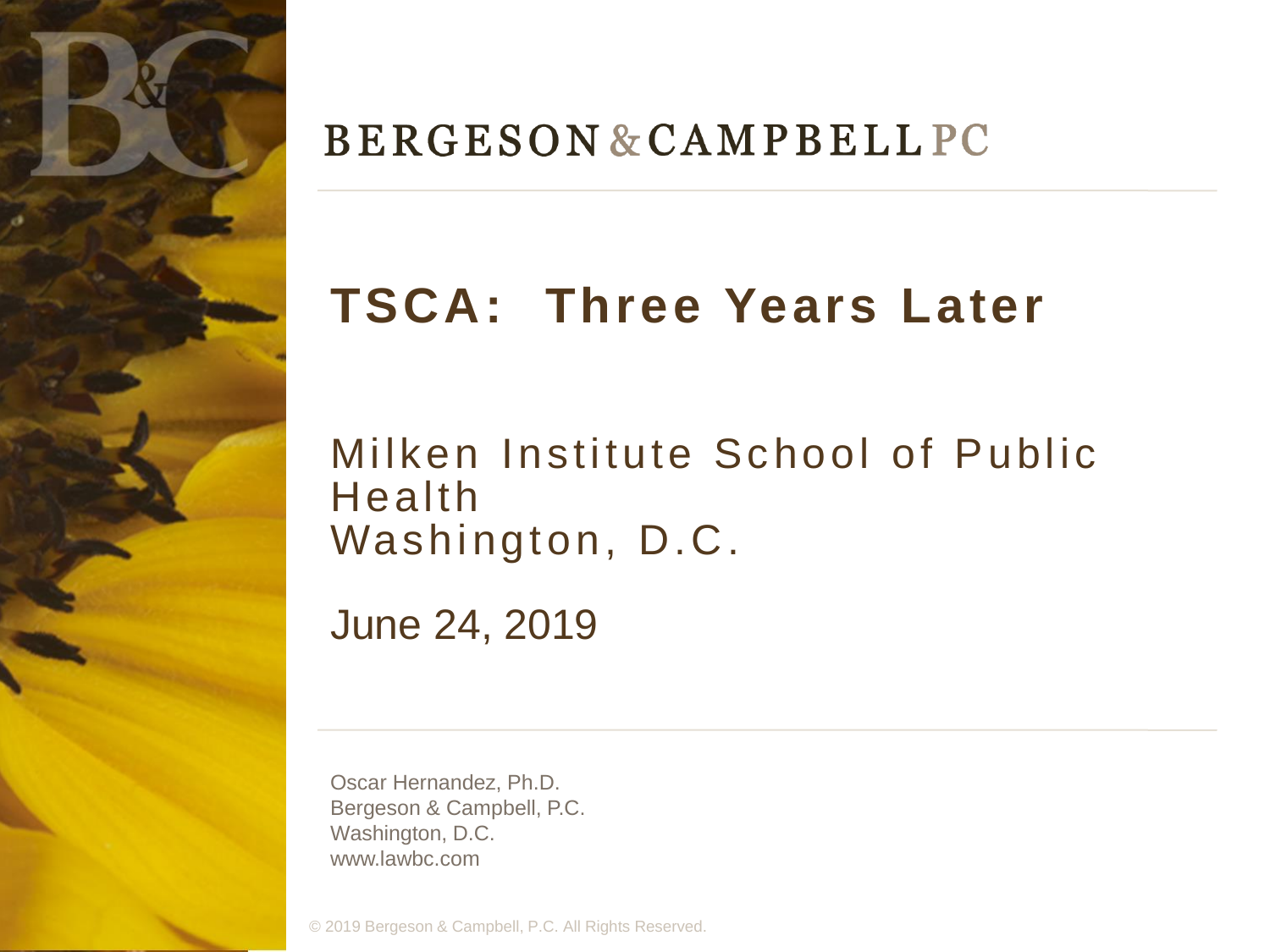

### **Overview**

- **Prioritization**
- Risk Evaluation
- Alternative Methods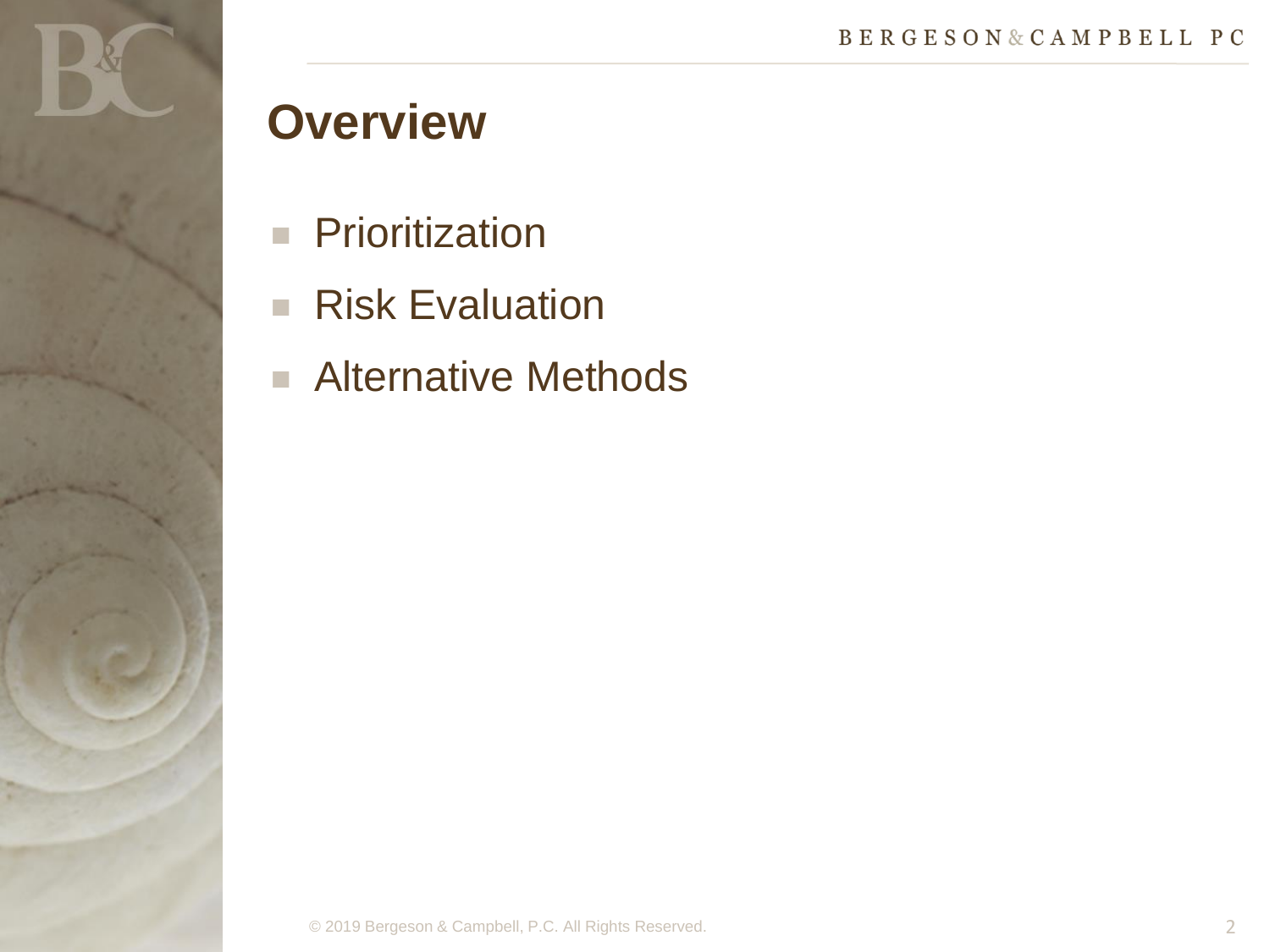# **Prioritization -- Section 6(b)**

- Final procedural rule published in July 2017
- **Prioritization is the initial step in evaluation of** existing chemicals under the Toxic Substances Control Act (TSCA)
- Stated objective:
	- $\triangleright$  To designate chemicals as either:
		- High-priority for further risk evaluation (RE), or
		- Low-priority where RE is not warranted at the time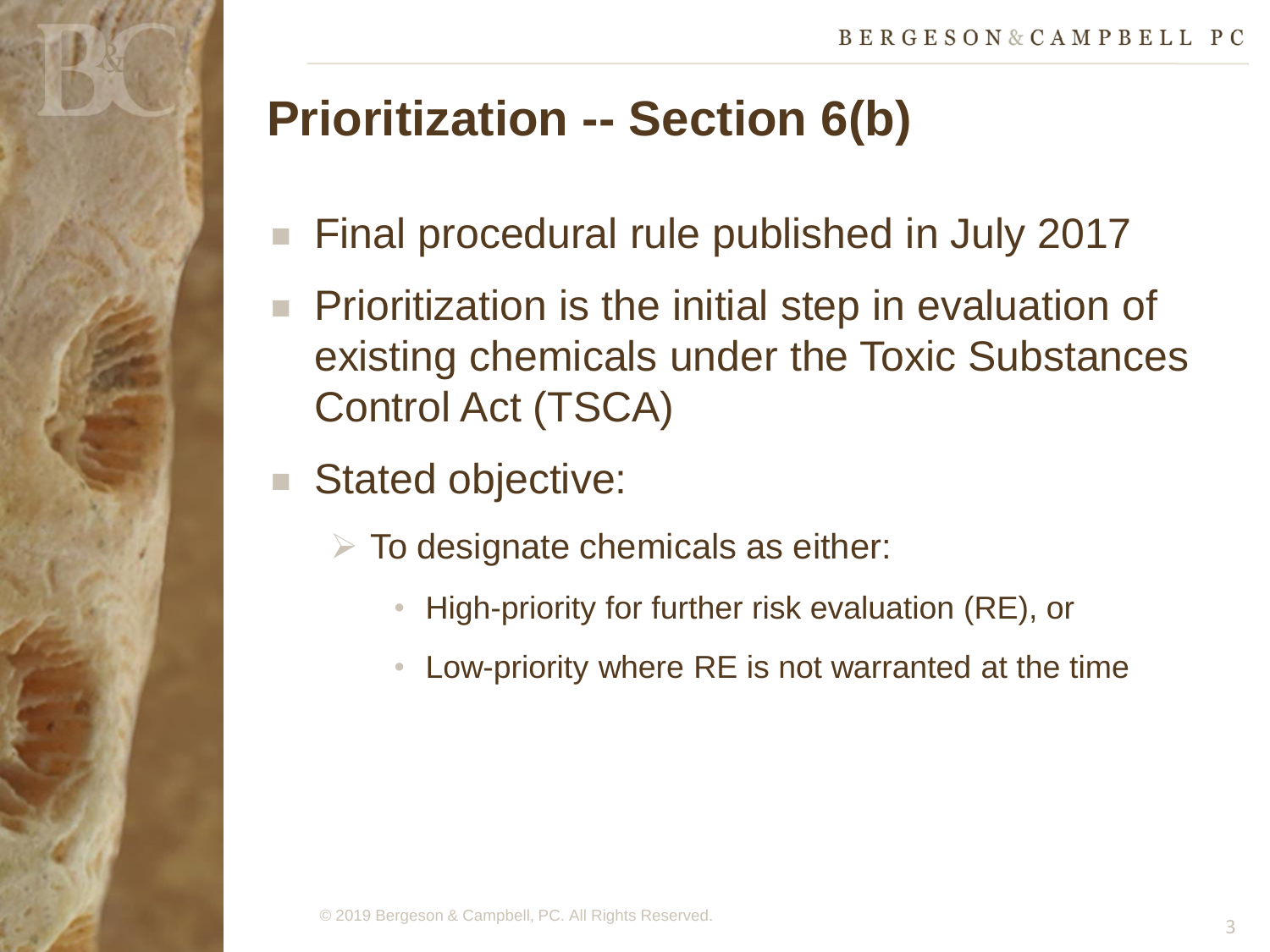### **Prioritization Process Key Terms**

- TSCA requires that the U.S. Environmental Protection Agency (EPA) apply the following standards in designating chemicals as high- versus low-priority:
	- **High-Priority**: "…a [chemical] that [EPA] concludes, without consideration of costs or other nonrisk factors, *may present* an unreasonable risk of injury to health or the environment *because of a potential hazard and a potential route of exposure under the conditions of use*, including an unreasonable risk to a potentially exposed or susceptible subpopulation identified as relevant by [EPA]"
	- **Low-Priority**: "[EPA] shall designate a [chemical] as a low priority substance if [EPA] concludes, *based on information sufficient to establish*, without consideration of costs or other nonrisk factors, that such substance *does not meet the standard [for a high-priority substance]* "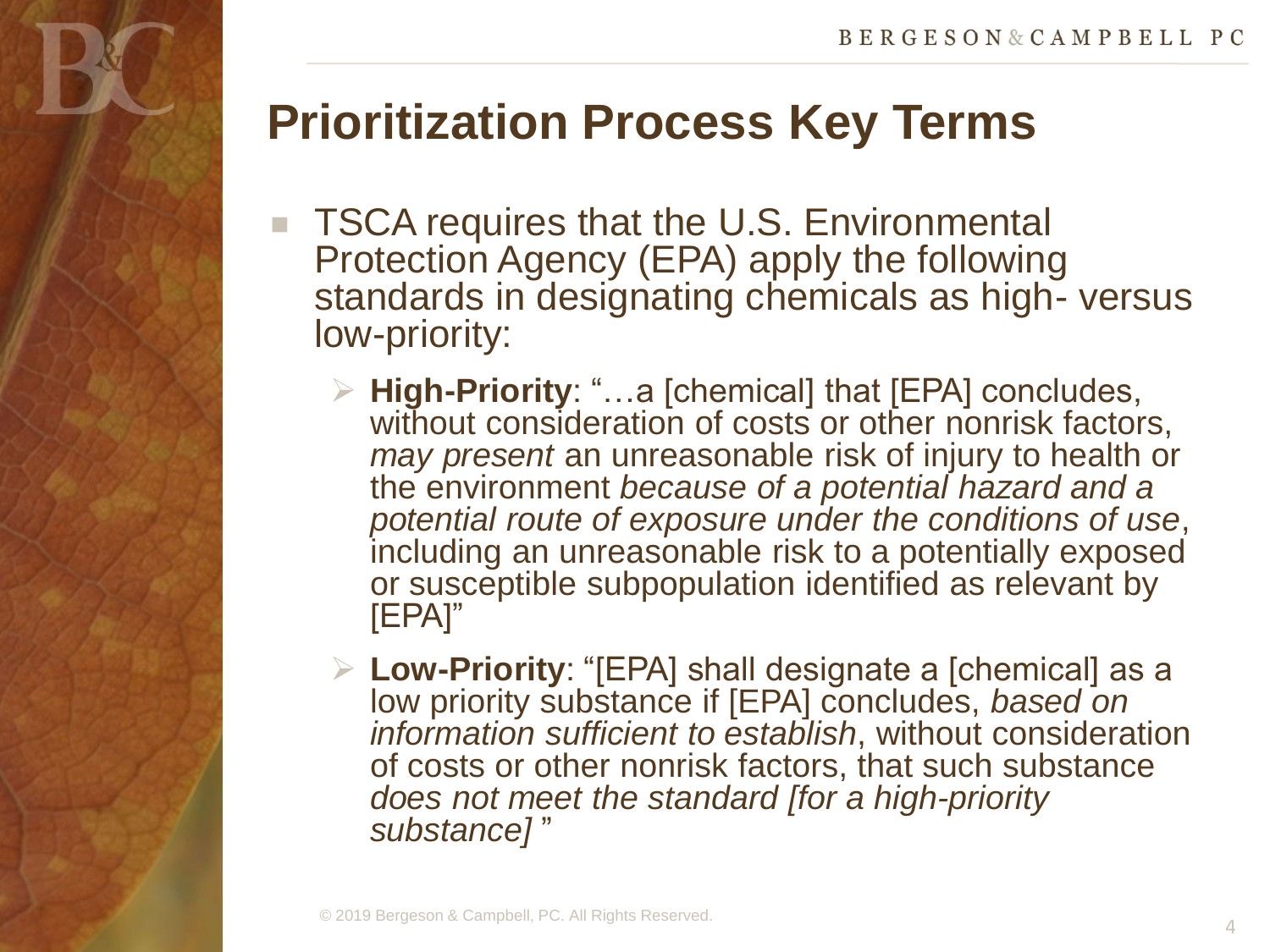# **Prioritization Considerations**

#### EPA's prioritization process must consider:

- $\triangleright$  Hazard and exposure potential
- $\triangleright$  Persistence and bioaccumulation
- $\triangleright$  Potentially exposed or susceptible subpopulations (PESS)
- $\triangleright$  Storage near significant sources of drinking water
- Conditions of use (COU) or significant changes in **COU**
- $\triangleright$  Volume or significant changes in volume manufactured or processed
- Other risk-based criteria that EPA determines to be relevant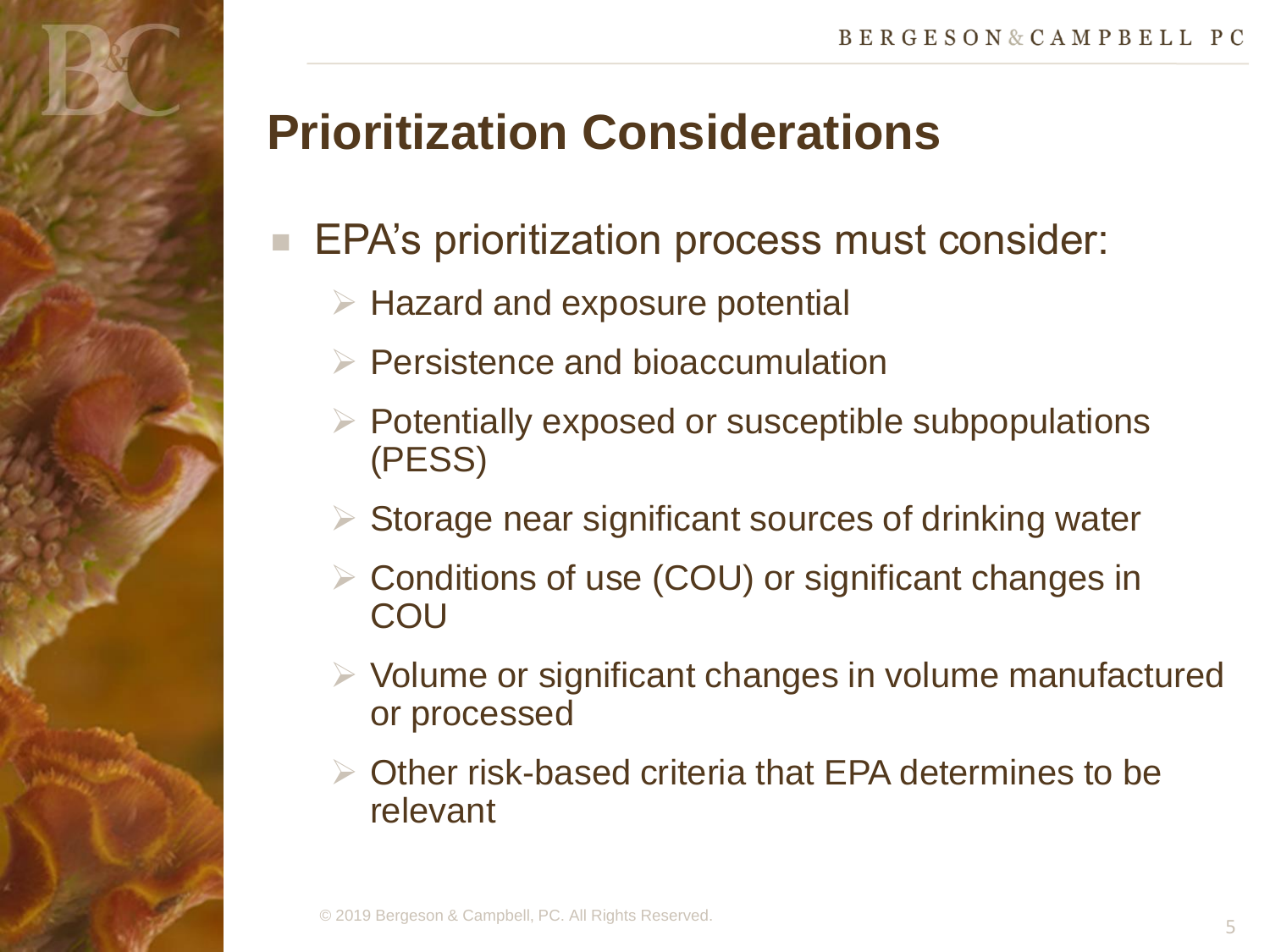

- In March 2019, EPA issued a list of 40 chemicals to begin the prioritization process
- Expected outcome is designation of 20 highpriority and 20 low-priority chemicals
- Deadline for completion is **December 2019**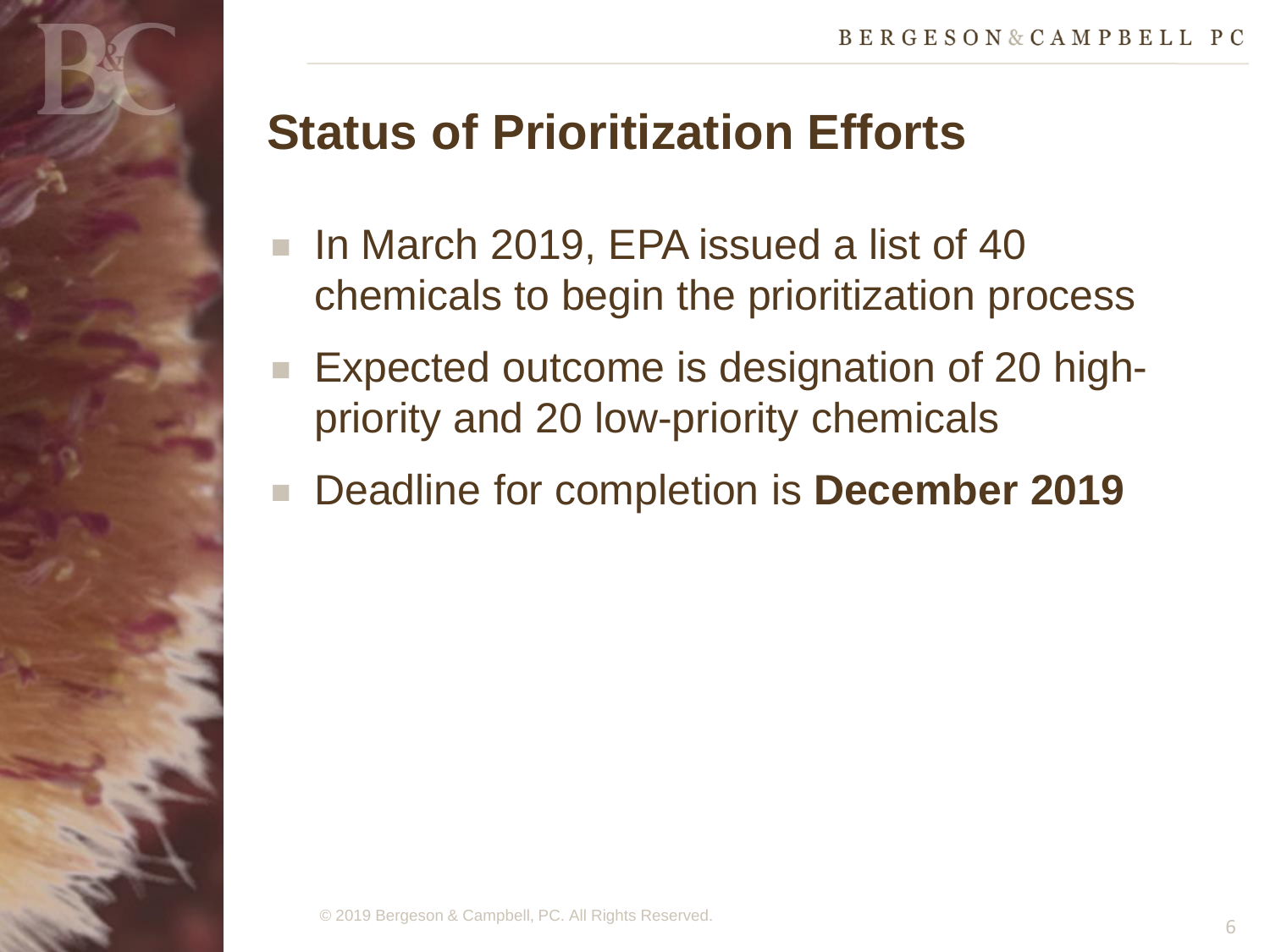### **Science Policy Issues and Considerations**

- Standards for high- and low-priority designations could push chemicals toward high-priority decisions
- Need for EPA to figure out the role for Section 4 testing in ensuring that:
	- Low-priority decisions can be adequately supported
	- $\triangleright$  Adequate hazard and exposure data sets exist on high-priorities to inform REs
	- Meeting Section 26 science standards in prioritization while achieving legally supportable low-priority designations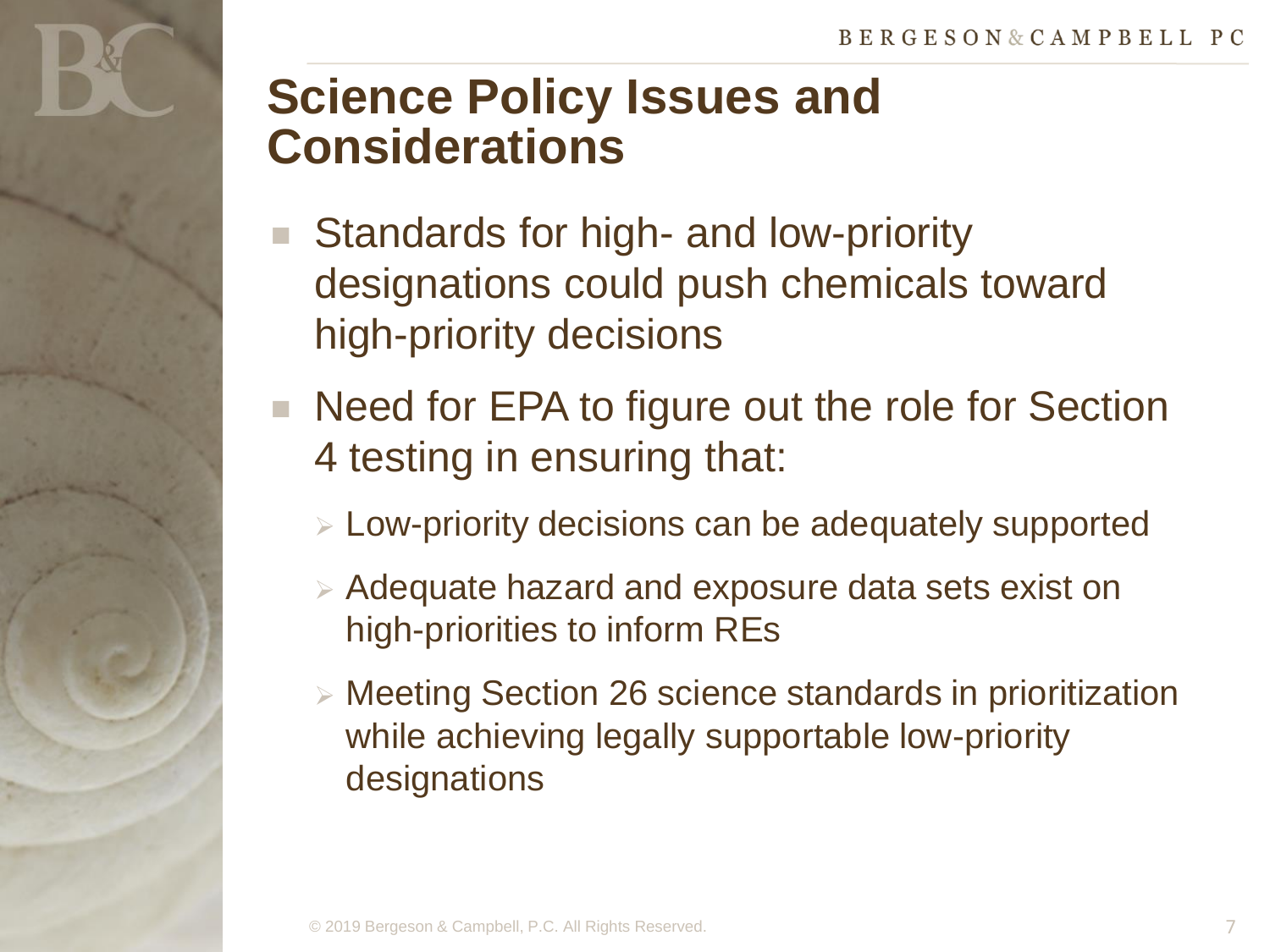## **Risk Evaluation**

- RE follows prioritization in the TSCA process
- Final procedural rule published in July 2017
- The purpose of RE is to determine whether a chemical under COU presents an unreasonable risk to health or the environment, without consideration of cost or other nonrisk factors, including unreasonable risk to a PESS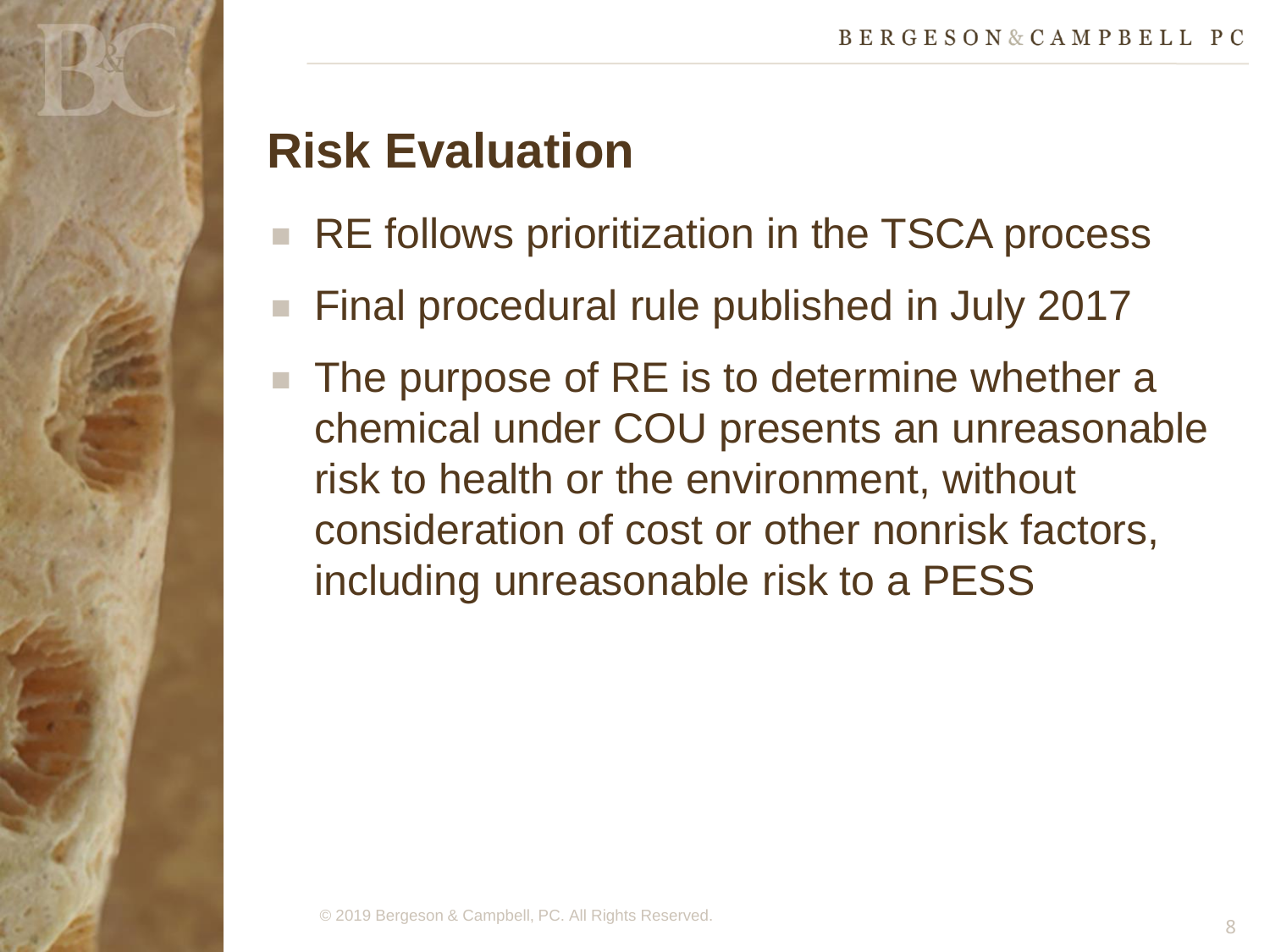

#### RE process components include:

- $\triangleright$  Scope of evaluation
- $\triangleright$  Hazard assessment
- $\triangleright$  Exposure assessment
- $\triangleright$  Risk characterization
- $\triangleright$  Risk determination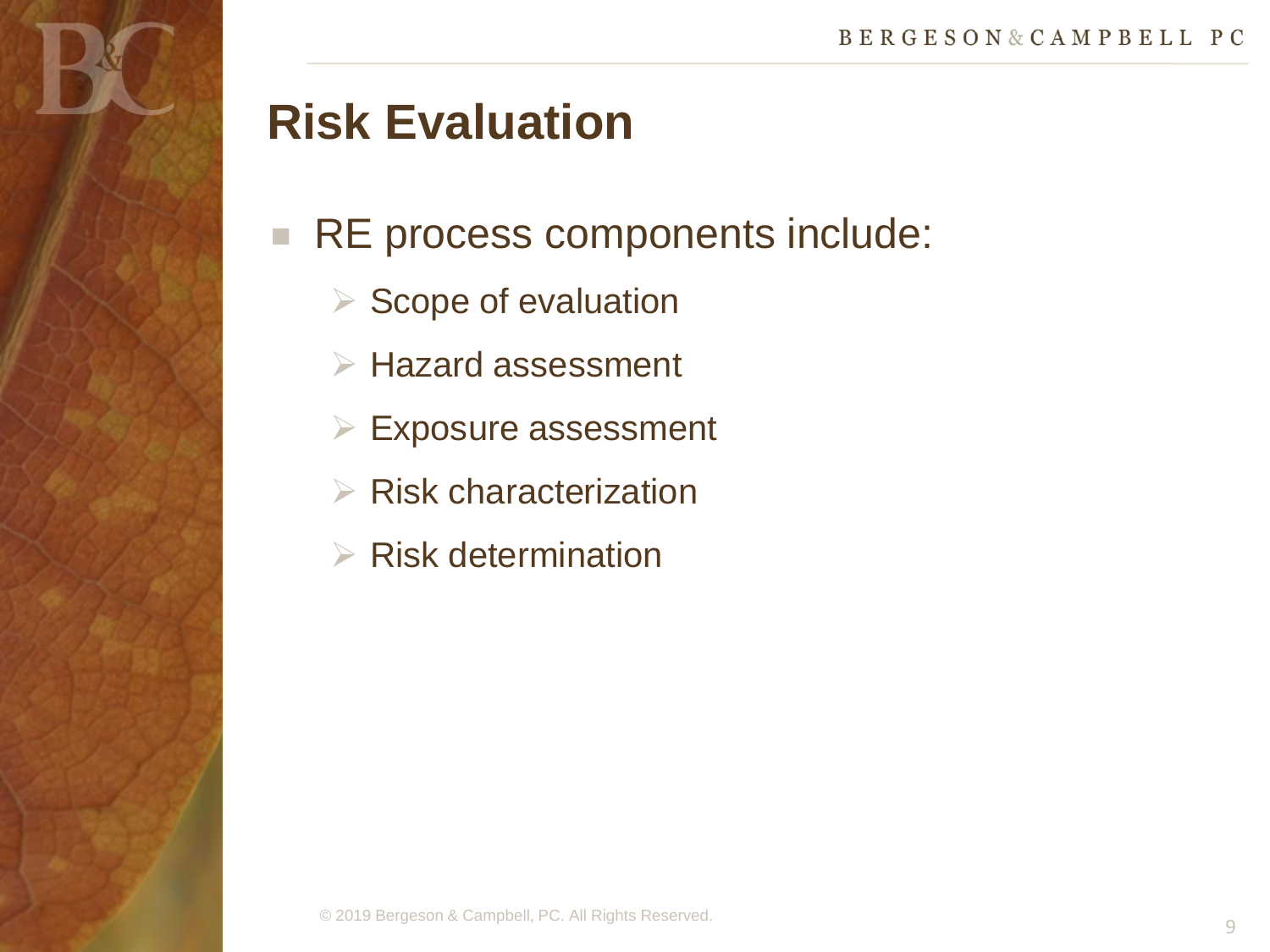### **Status of Risk Evaluation Efforts**

■ In December 2016, EPA published a list of the "first 10" chemicals for RE

Asbestos 1-Bromopropane Carbon Tetrachloride 1,4-Dioxane Cyclic Aliphatic Bromide Cluster

Methylene Chloride N-Methylpyrrolidone Perchloroethylene Pigment Violet 29 **Trichloroethylene** 

■ REs on these chemicals must be completed by the **end of 2019** with possible six-month extension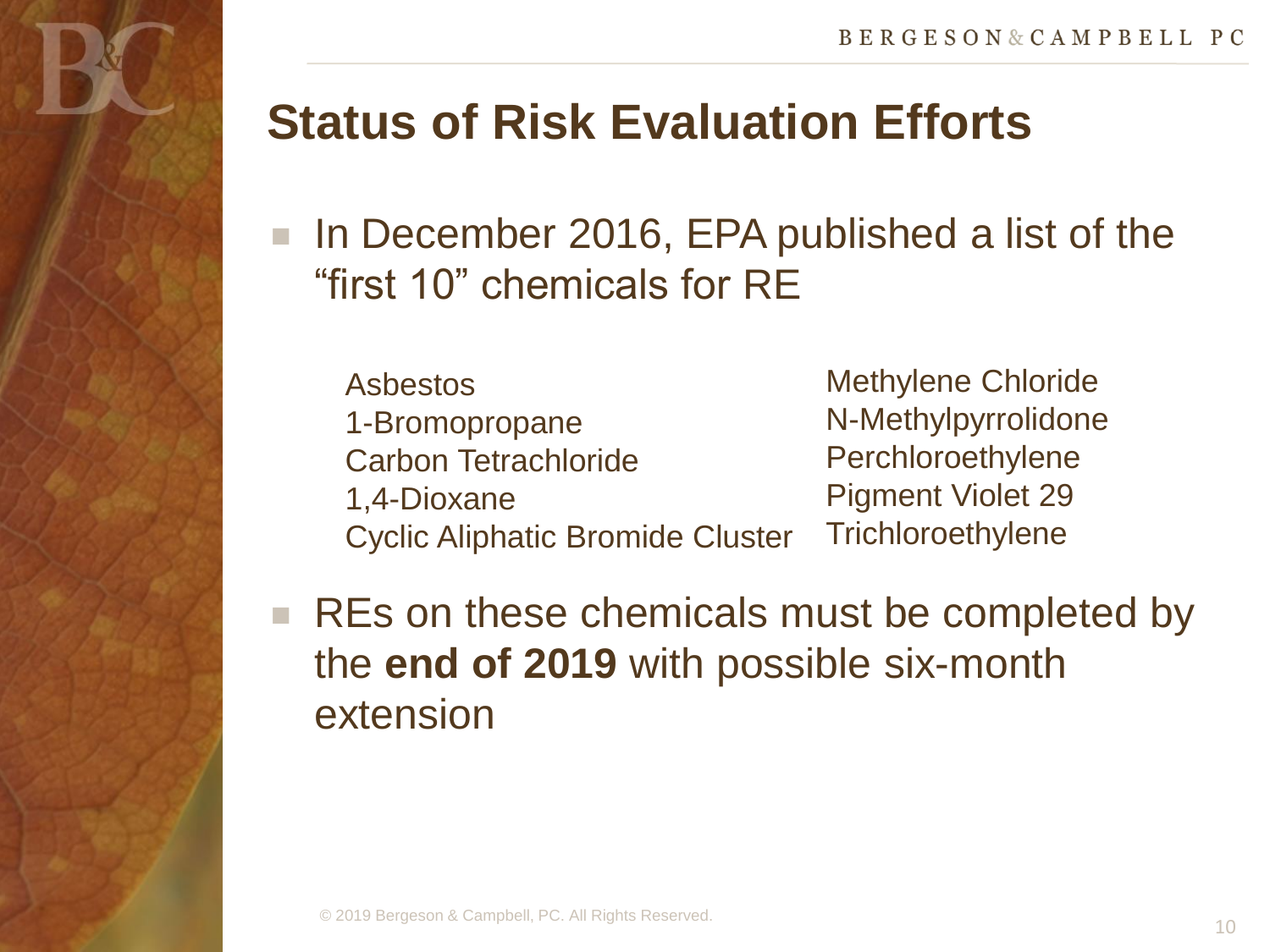### **Science Policy Issues and Considerations**

- **Fit for purpose as a balancing factor**
- Meeting Section 26 science standards in completing REs while achieving legally supportable determinations of no unreasonable risk
	- Points arising from Pigment Violet 29 peer review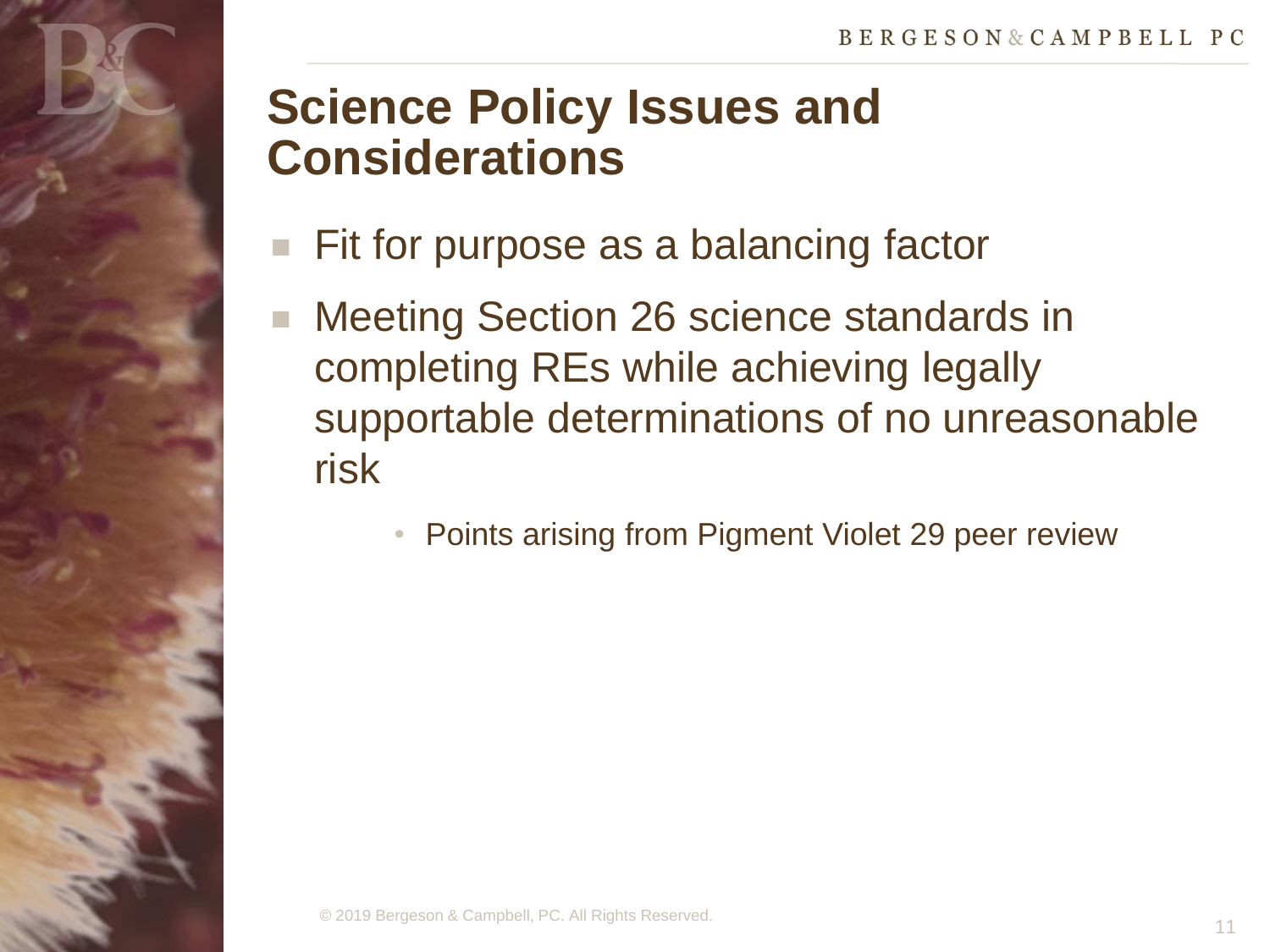### **Section 4(h) Reduction of Testing on Vertebrates**

- Section 4(h)(1) calls on EPA to "reduce and replace" the use of vertebrate animals in testing
	- $\triangleright$  This is to be done to the "extent practicable, scientifically justified, and consistent with" TSCA policies
	- $\triangleright$  Prior to requiring testing, EPA is to take "reasonably available" information into consideration, including:
		- Toxicity information;
		- Computational toxicology; and
		- **Others**
	- $\triangleright$  EPA is also called on to "encourag[e] and facilitat[e]" the use of animal alternative methods and the grouping of chemicals for testing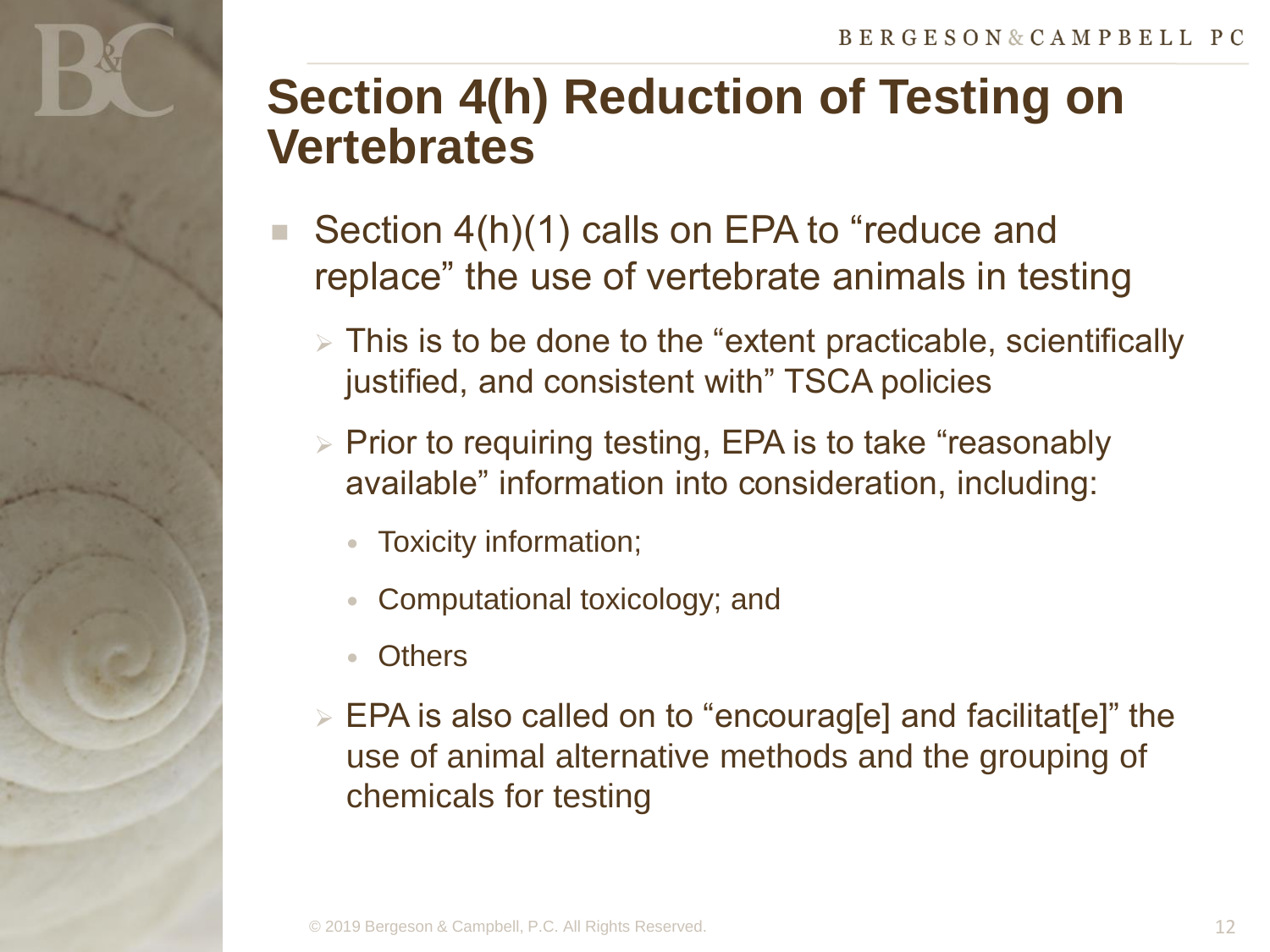

#### **Strategic Plan**

- In June 2018, EPA released its *Strategic Plan to Promote the Development and Implementation of Alternative Test Methods Within the TSCA Program*
- EPA used "new approach methodologies" (NAM) as a broadly descriptive reference to any approach(es) that can provide information on hazard and risk consistent with the statutory mandate
- Strategic Plan has three core components:
	- $\triangleright$  Identifying, developing, and integrating NAMs for TSCA decisions
	- $\triangleright$  Building confidence to establish scientific relevance
	- $\triangleright$  Reliability of NAMs for TSCA decisions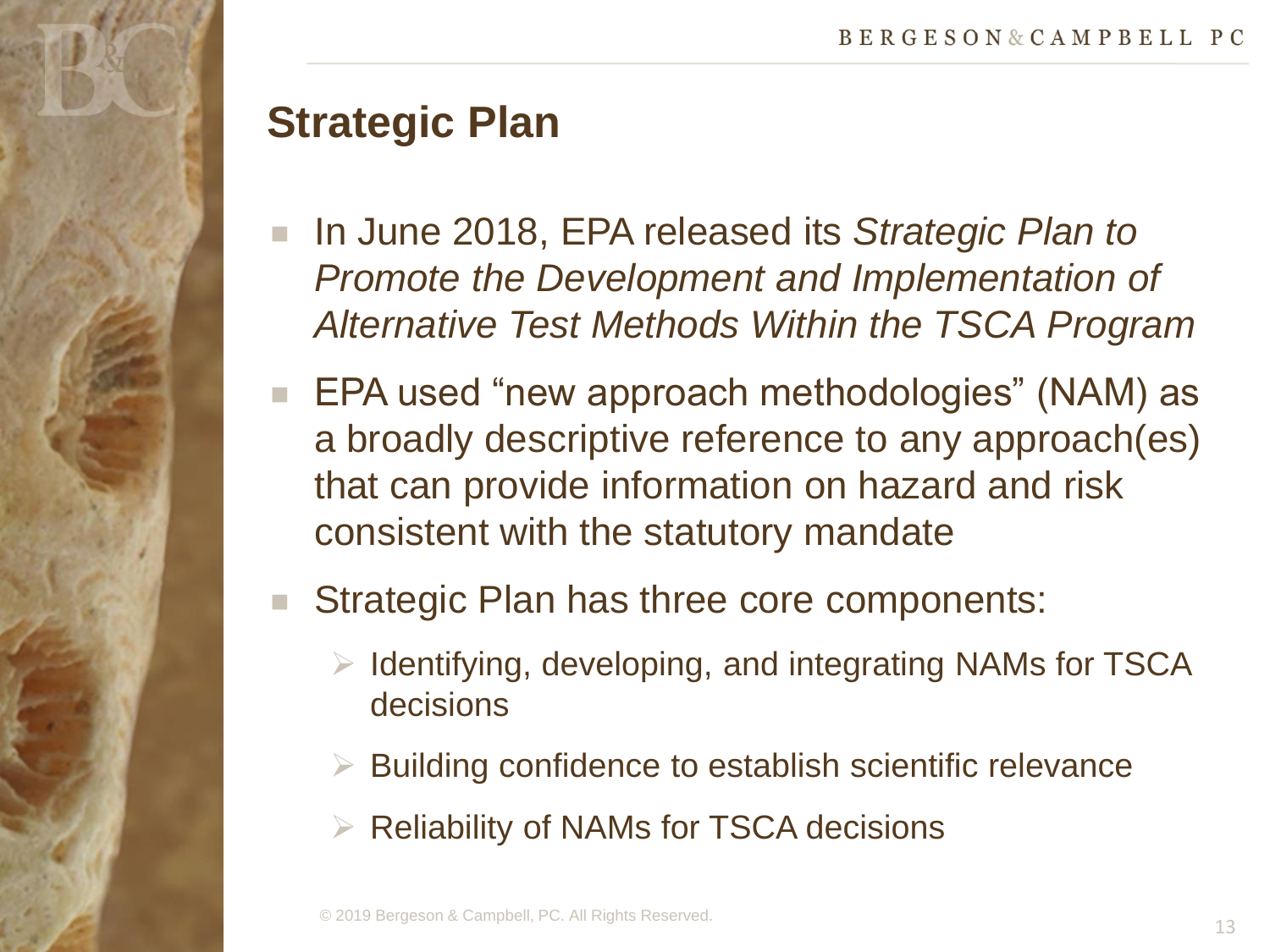### **Status of Implementation of Strategic Plan**

- Maintain and expand list of NAMs
- Implementing reliable and relevant NAMs for TSCA decisions: fit for purpose
	- $\triangleright$  Screening candidates for prioritization
	- $\triangleright$  Prioritization
	- $\triangleright$  RE
- Interim Skin Sensitization Policy
	- $\triangleright$  Acceptance of alternative approaches for skin sensitization hazard identification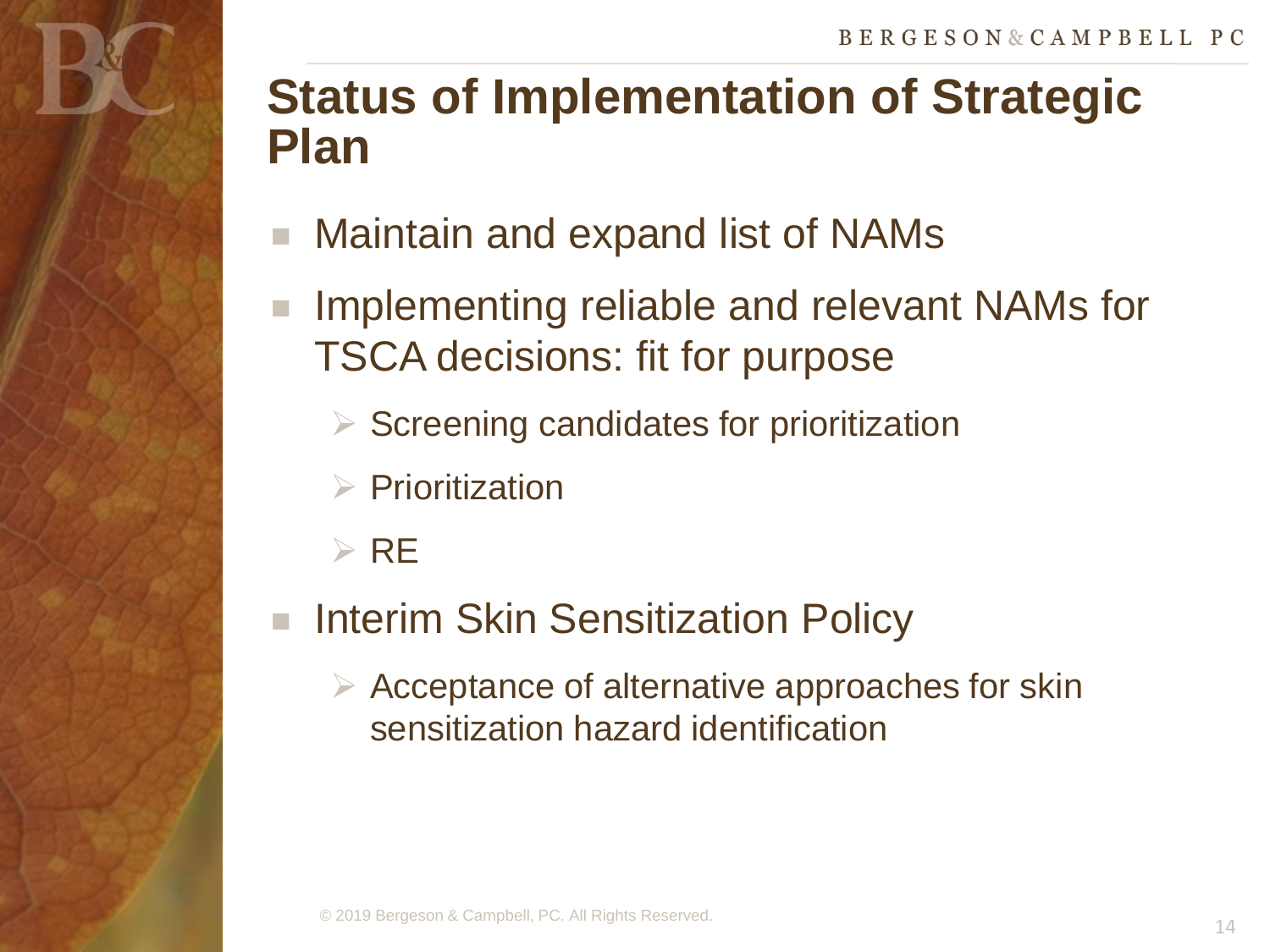### **Science Policy Issues and Considerations**

- Achieving acceptance of NAMs in EPA regulatory decisions on new and existing chemicals
- Meeting Section 26 science standards in applying NAMs
- Ensuring that the U.S. and other developed countries can stay reasonably aligned in judgments regarding acceptability of NAM methods and results
	- $\triangleright$  Achieving "Mutual Acceptance of Data" within the Organization for Economic Cooperation and Development (OECD)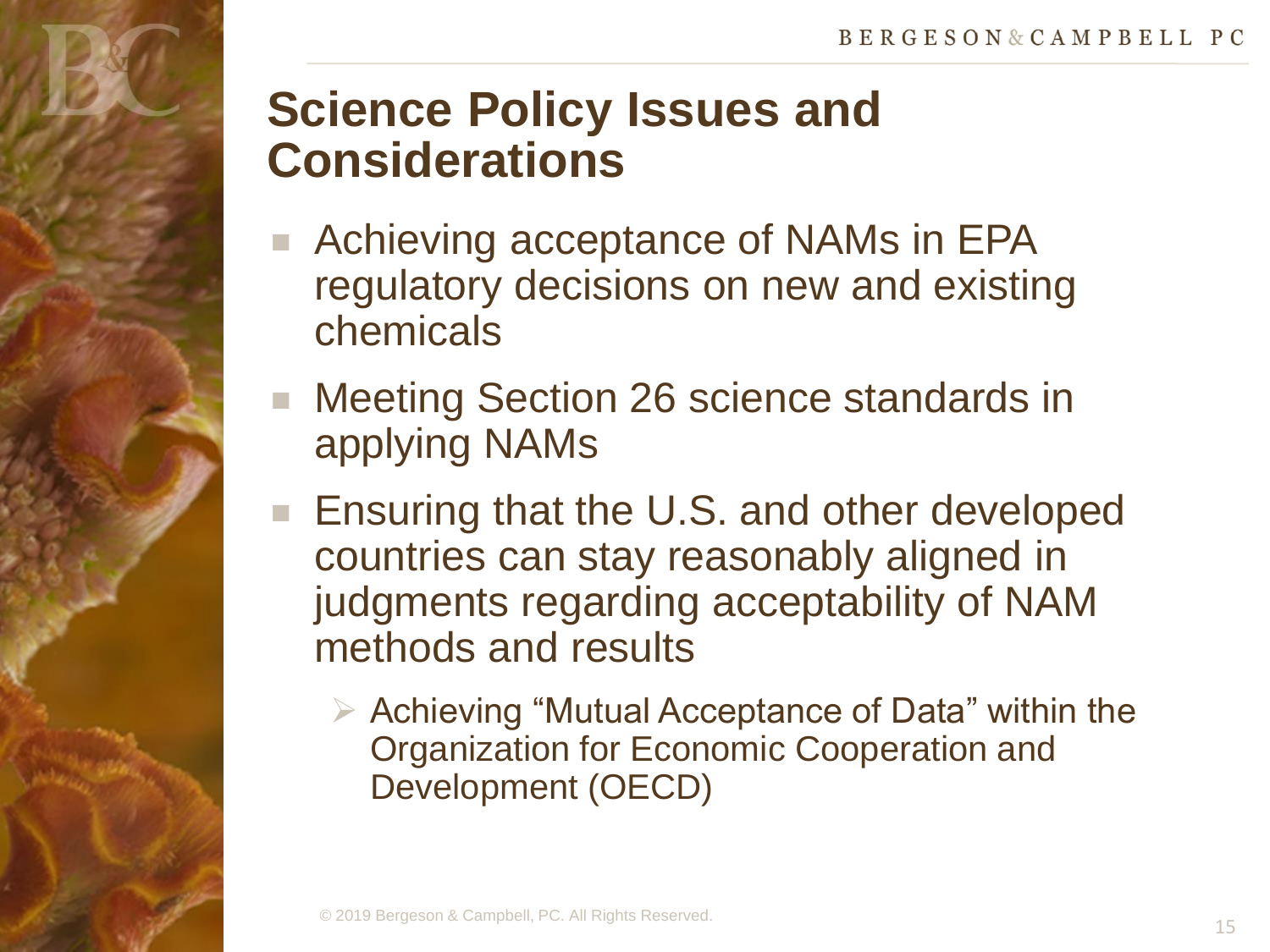## **TSCA: Three Years Later**

- Developed frameworks, procedures, and tools for implementation of prioritization and RE
	- Outcome of prioritization and RE activities by **end of 2019** will provide basis for objective evaluation
- **Approaches and strategies for implementation** of NAMs
	- $\triangleright$  Most developmental activities ongoing or starting in near future
	- Development and integration of NAMs anticipated to be incremental and multiyear process